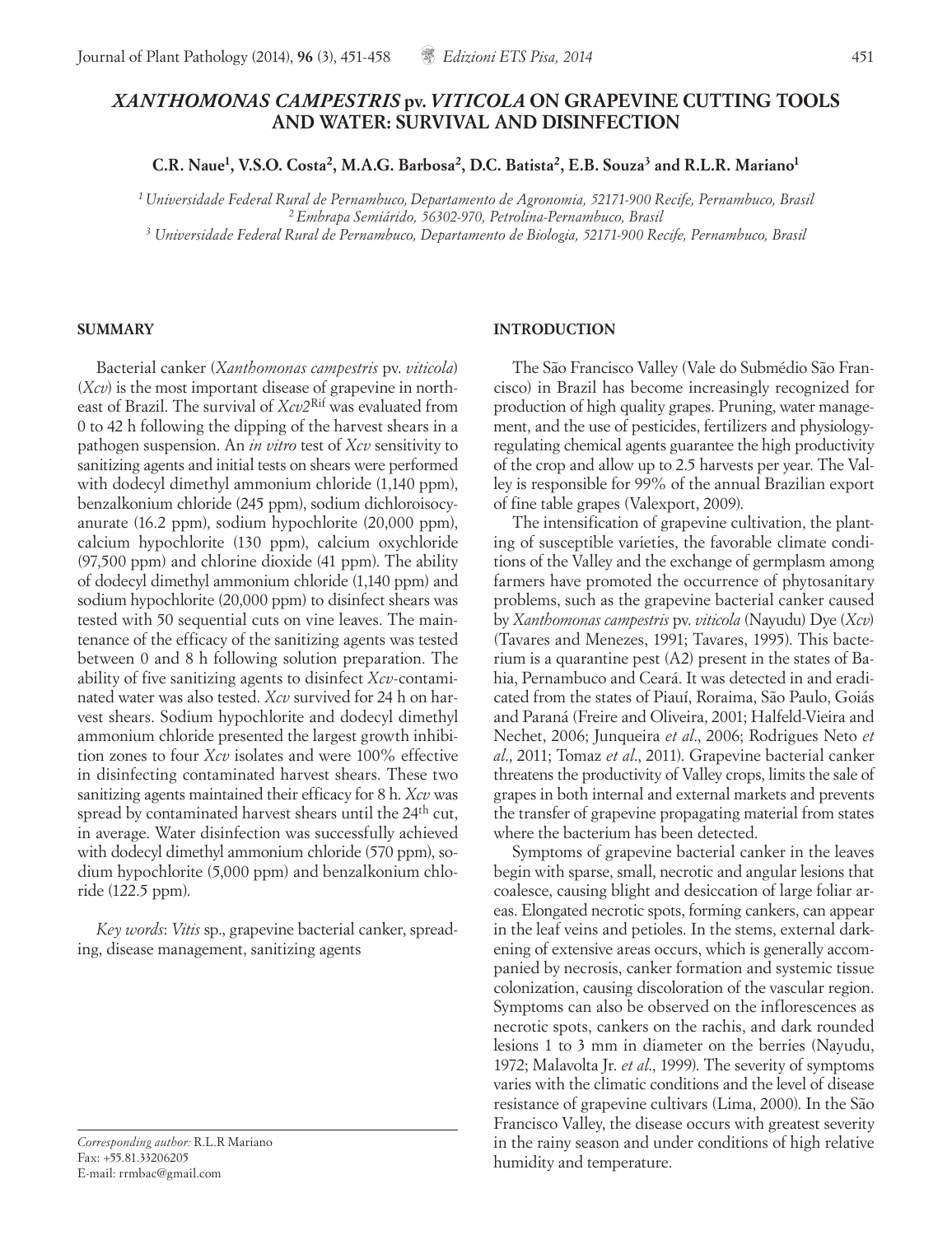Between production periods, *Xcv* can survive in infected plants, in symptomless plants as an epiphyte (Araujo, 2001), in crop debris (Silva *et al*., 2012) and in alternative hosts (Peixoto *et al*., 2007). The pathogen is introduced in vineyards mainly through infected planting and propagative materials (Nascimento and Mariano, 2004), and its dissemination can take place via rain or irrigation splash water, by adherence to vehicles, clothes, containers, gloves, and by cutting tools that have not been disinfected. Because *Xcv* is present both at the surface and within the tissues and veins of infected plants (Araujo *et al*., 2002), one of the main routes of dissemination within or between vineyards is through the use of contaminated cutting tools. In the São Francisco Valley, the water where cuttings are soaked to facilitate rooting prior to plantation was suspected to be an additional source of *Xcv*, as infected and non-infected cuttings are kept in the same container. This was confirmed in 2012 with the detection of the pathogen in this water by Bio-PCR, technique which consists in cultivate bacteria on agar media prior to PCR (M.A.V. Ferreira, personal communication).

Because there is no single most efficient method for the control of grapevine bacterial canker, a set of preventive control and eradication measures is recommended. The use of sanitizing agents for disinfection of cutting tools is one such measure of preventing disease spreading. Several sanitizing agents, including chlorinated compounds that possess a broad spectrum of biocidal activity against bacteria, fungi and viruses, are commercially available. Because of its low cost, sodium hypochlorite is the inorganic source of chlorine most widely used for the sterilization of surfaces, food and water. Recently, organic sources of chlorine such as sodium dichloroisocyanurate have also been used because of their higher stability and efficacy and less intense corrosive properties (Ribeiro *et al*., 2008).

The use of sanitizing agents for the disinfection of pathogen-contaminated tools is recommended as an efficient preventive measure in several crops and has been found to be of high practical value (Vida *et al*., 2004; Yakabe *et al*., 2012**)**.

This technique is effective in controlling diseases transmitted by mechanical contact, and has become an important measure in plant disease control programs (Ventura and Costa, 2002; Zambolim *et al*., 2002). The presence of *Xcv* in the water used for soaking cuttings and the lack of recommended products for the disinfection of contaminated water put forward the need to investigate water disinfection procedures in the production of grapevine-rooted grafts. Because it is active against several pathogens, chlorine has long been used on a broad scale in the disinfection of irrigation water (Hong *et al.*, 2003; Lacy *et al*., 1981; Raudales *et al.*, 2011; Rosner *et al*., 2006; Thompson, 1965).

Despite the importance of the grapevine in the São Francisco Valley, no studies have been conducted to assess the survival of *Xcv* in cutting tools, to determine if they represent an effective means of pathogen dissemination or

to recommend products that are effective for the disinfection of *Xcv*-contaminated tools and water. Likewise, the sanitizing efficiency of different product concentrations, the persistence of product efficacy in the field and other aspects of product action have not been investigated. The aims of this work were to confirm the survival of *Xcv* on harvest shears and to select efficient sanitizing agents for the disinfection of cutting tools and water used in the production of grapevine-rooted grafts.

## **MATERIALS AND METHODS**

**Isolates and preparation of the mutant and the bacterial suspension.** The *Xcv*2Rif isolate, a spontaneous and stable mutant resistant to 100 ppm rifampicin was used to study the survival of *Xcv*, the disinfection of harvest shears and water and the maintenance of the efficacy of the sanitizing agents. This mutant has similar growth rates in NYD liquid growth medium (dextrose 10 g, meat extract  $3 g$ , yeast extract  $5 g$ , and peptone  $5 g$ ) and similar pathogenicity to grapevine as the *Xcv*2 isolate (Silva *et al*., 2012). The molecular identification of the wild-type isolate *Xcv*2 and of the mutant was done by PCR using the specific primers *Xcv*1F/*Xcv*3R that amplify a *hrp*B gene fragment of 243 bp (Trindade *et al.*, 2005, 2007).

All of the *Xcv* isolates (*Xcv*5, *Xcv*83, *Xcv*113 and *Xcv*2) used in the present study came from the Bacteria Collection of the Phytopathology Laboratory of the Brazilian Enterprise for Agricultural Research (Laboratório de Fitopatologia da Embrapa Semiárido). The isolates were kept in sterilized distilled water (SDW) and reactivated in NYDA growth medium (NYD plus agar 18g l<sup>−1</sup>), with the exception of the *Xcv*2<sup>Rif</sup> isolate which was reactivated in NYDAMRif growth medium (NYDA plus 100 ppm ampicillin and 100 ppm rifampicin). For preparation of the suspensions, the isolates were grown in NYDA or NYDAMRif media at 28°C for 48 h. The concentration of the bacterial suspension in SDW was adjusted to  $A_{570} = 0.4$  (10<sup>8</sup> CFU ml<sup>-1</sup>) using a photocolorimeter (Analyser 500M, Brazil).

*Xanthomonas campestris* **pv.** *viticola* **survival on harvest shears.** A survey of the type of cutting tools used in the São Francisco Valley vineyards showed that those of stainless steel were the most commonly used. To make the results obtained comparable and because of their higher handling practicability, harvest shears of the brand LIMMAT (model 610, 15 cm long) with stainless steel blades were used throughout. A 2-cm portion of the blade tips of all shears was dipped in the *Xcv*2Rif suspension for 30 sec. Each scissor was then hanged from a holder and placed in an incubator at 28°C. Sampling was 0, 6, 12, 18, 24, 30, 36 and 42 h after dipping. The survival of bacteria on the shears was evaluated at each sampling time by steeping the tips of each shear in a glass container with 20 ml SDW and gently stirring the liquid with circular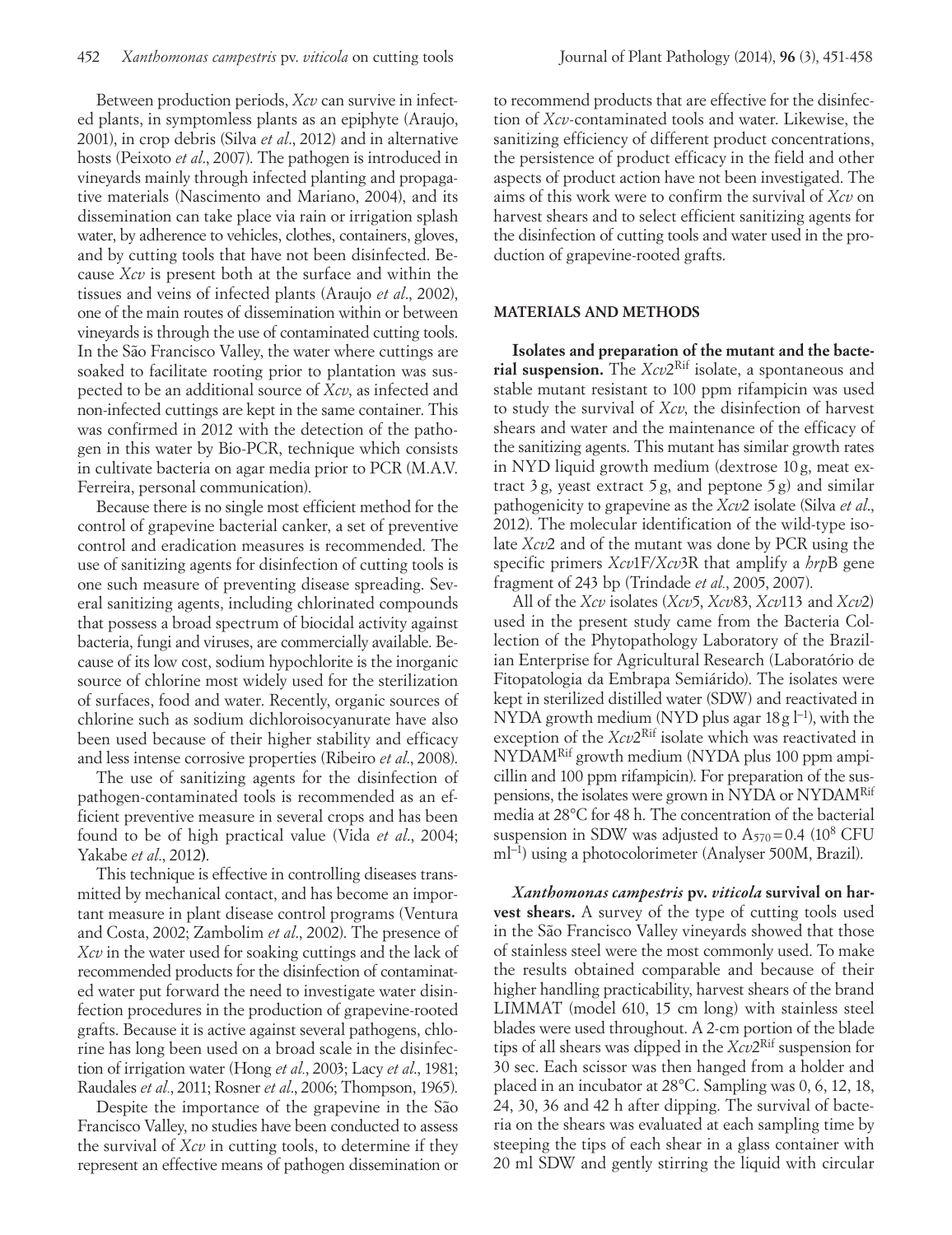motions for 20 sec. A series of dilutions up to 10−4 were then made in test tubes containing 4.5 ml SDW and 100 ul aliquots of each dilution were plated on NYDAM<sup>Rif</sup> in three replicates. The plates were incubated for 72 h at 28°C, and the number of bacterial colonies was counted.

The experiment consisted of eight treatments (corresponding to the sampling times 0, 6, 12, 18, 24, 30, 36 and 42 h after infection), after which the survival of the bacteria was evaluated. There were three repetitions per treatment, each represented by one shear. The experimental design was completely randomized and the experiment was repeated twice. The data obtained from the three experiments was  $log(x+1)$  transformed [where x is CFU] (cm<sup>2</sup>)<sup>-1</sup>] and tested for homogeneity of variance (Levene test). Average values were calculated and a non-linear regression was performed. A negative exponential model was fitted to the data. Statistical analyses of the data were done using the SAS System version 9.0 software (SAS Institute, USA).

*In vitro* **sensitivity of** *Xanthomonas campestris* **pv.** *viticola* **to sanitizing agents.** Seven chlorinated sanitizing agents were tested: dodecyl dimethyl ammonium chloride (1,140 ppm), benzalkonium chloride (245 ppm), sodium dichloroisocyanurate (16.2 ppm), sodium hypochlorite (20,000 ppm), calcium hypochlorite (130 ppm), calcium oxychloride (97,500 ppm) and chlorine dioxide (41 ppm) at the concentrations recommended by the manufacturers. All solutions were made in SDW.

The antibiogram methodology used in the present study was a modified version of that described by Romeiro (2005a). A layer of approximately 1 mm of water-agar was spread on disposable Petri-dishes, followed by a layer of semi-solid NYDA medium to which a 108 CFU ml−1 suspension of the isolates *Xcv*5, *Xcv*83, *Xcv*113 and *Xcv*2 had been added (200 µl 10 ml−1 NYDA). Following the hardening of the medium, paper discs were soaked in the sanitizing agent solutions to be tested and placed on top of the medium. Four paper discs of the same concentration were placed equidistantly onto each plate and a control disc soaked in SDW was placed in the center of the plate. The plates were incubated at 28° C for 48 h. The diameter of the growth inhibition zone was measured in two opposite directions using a ruler, and the average diameter was calculated. The experimental design was completely randomized with five repetitions per treatment. Statistical analyses of the data were done using the SAS System version 9.0 software. Averages were compared using the Tukey test ( $P \le 0.01$ ).

**Selection of sanitizing agents for the disinfection of harvest shears contaminated with** *Xanthomonas campestris* **pv.** *viticola***.** To this aim, a 2-cm portion of the blade tips was sequentially dipped in the *Xcv*2Rif suspension, then in the sanitizing agent solutions and finally in the 20 ml of SDW, where the shears tips were gently stirred with circular motions for 20 sec. A series of dilutions up to 10−4 of the original suspension was made in SDW and aliquots (100 μl) of each dilution were plated on  $NYDAM<sup>Rif</sup>$  medium in three replicates for each dilution. The plates were incubated for 48 h at 28° C, and the number of *Xcv*2Rif colonies was counted. The experimental design was completely randomized, with eight treatments (seven sanitizing agents plus the control) and four replicates per treatment (individual shears). The experiment was repeated four times. The data were tested for homogeneity of variance (Levene test) and analyzed together when homogeneous. The analysis of variance (ANOVA) was performed; when significant, the means of the treatments were compared using the Tukey test (P≤0.05). CFU (cm<sup>2</sup>)<sup>-1</sup> data were log10 transformed prior to analysis. Statistical analyses of the data were performed using the SAS System version 9.0 software.

**Validation of the efficiency of sanitizing agents used for disinfecting harvest shears.** A 2-cm portion of the blade tips was sequentially dipped in a suspension of the mutant *Xcv*2<sup>Rif</sup> (10<sup>8</sup> CFU ml<sup>−1</sup>), and immediately in dodecyl dimethyl ammonium chloride (1,140 ppm) or sodium hypochlorite (20,000 ppm), the two sanitizing agents found to be most efficient for tool disinfection in a previous experiment. Immediately following dipping in the inoculum and disinfectant, 50 sequential cuts were made in the leaves of cv. Red Globe vines with each shear. Ten cuts were made per plant and three per leaf (one in the main vein and two in secondary veins). The 10<sup>th</sup> cut was made in a fourth leaf (main vein). This procedure allowed the monitoring of the infection capacity of *Xcv* from the moment of inoculation. All cuts were numbered. Shears dipped only in a *Xcv*2Rif suspension were used as control. The plants were maintained in a nursery and observed for 30 days. The presence of *Xcv* in the cut tissue was confirmed via isolation in NYDAM<sup>Rif</sup> medium. The experimental design was completely randomized, with three treatments (two sanitizing agents plus control) and four repetitions per treatment (individual shears).

**Persistence of the efficacy of the sanitizing agent solutions for the disinfection of harvest shears contaminated with** *Xanthomonas campestris* **pv.** *viticola***.** This experiment was carried out on a working bench at the Plantlets Nursery of Embrapa Semiárido which is covered with 70% Sombrite® screen. This coverage ensured that field conditions of solar incidence (500 µmol), temperature (27°C to 35°C) and relative humidity (66% to 39%) were similar to the ones found in local vineyards. To simulate sanitizing agent solutions containing plant fragments resulting from pruning, grapevine canes were cut with pruning shears (Tramontina; stainless steel blade) every four minutes (average pruning time of one plant in the field). After each cut, shear tips were dipped in the sanitizing agent solutions totalizing 17 dips in one hour.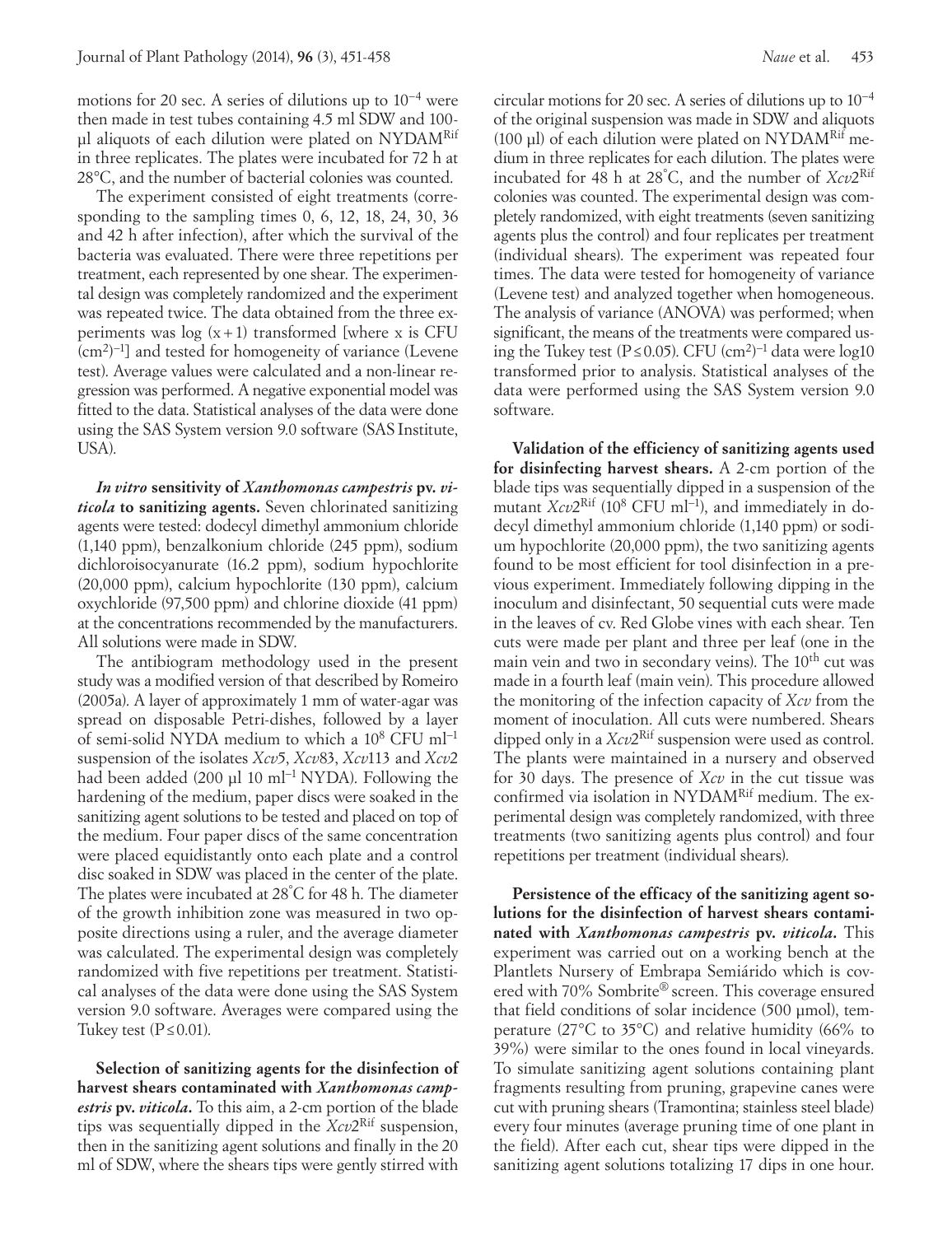**Table 1.** Effect of sanitizing agents on the *in vitro* growth of the *Xanthomonas campestris* pv. *viticola* isolates *Xcv*5, *Xcv*81, *Xcv*113 and *Xcv2* in agar-agar + NYDA semi-solid growth medium.

| Treatment                                              | Growth inhibition zones (mm) |                    |                   |                  |
|--------------------------------------------------------|------------------------------|--------------------|-------------------|------------------|
|                                                        | $Xc\mathcal{D}$              | $Xc\nu 81$         | $Xcv$ 113         | Xc <sub>v2</sub> |
| Sodium hypochlorite<br>$(20,000~\text{ppm})$           | $13.4^1$ aA                  | 13.9 $aA$          | $14.5$ aA         | 8.8 bB           |
| Dodecyl dimethyl ammonium<br>chloride $(1,140$ ppm $)$ | $11.3 \text{ bA}$            | 10.0 <sub>bB</sub> | $11.1 \text{ bB}$ | $12.0$ aA        |
| Benzalkonium chloride<br>$(245$ ppm $)$                | 8.4 cA                       | $0 \text{ cB}$     | 8.6 cA            | 8.8 bA           |
| Sodium dichloroisocyanurate<br>(16.2~ppm)              | 0 dA                         | 0cA                | 0 dA              | 0cA              |
| Calcium oxychloride<br>$(97,500 \text{ ppm})$          | 0 dA                         | 0cA                | 0 dA              | 0cA              |
| Chlorine dioxide<br>$(41$ ppm $)$                      | 0 dA                         | 0cA                | 0 dA              | 0cA              |
| Calcium hypochlorite<br>$(130 \text{ ppm})$            | 0 dA                         | 0cA                | 0 dA              | 0cA              |
| Control (water)                                        | 0 dA                         | 0cA                | 0 dA              | 0cA              |

1Average of five repetitions. Averages followed by the same lower or uppercase letter are not significantly different according to the Tukey test  $(P ≤ 0.05)$ .

**Table 2.** Disinfection of harvest shears infected with *Xanthomonas campestris* pv. *viticola* isolate *Xcv*2Rif by different sanitizing agents.

| Treatment                                      | $\text{Log CFU (cm}^2)^{-1}$ |               |
|------------------------------------------------|------------------------------|---------------|
| Control                                        | 13.0 <sup>1</sup>            | a             |
| Calcium hypochlorite (130 ppm)                 | 12.6                         | a             |
| Chlorine dioxide (41 ppm)                      | 11.7                         | ab            |
| Sodium dichloroisocyanurate (16.2 ppm)         | 10.4                         | h             |
| Calcium oxychloride (97,500 ppm)               | 7.9                          | $\mathcal{C}$ |
| Benzalkonium chloride (245 ppm)                | 6.9                          | $\mathcal{C}$ |
| Dodecyl dimethyl ammonium chloride (1,140 ppm) | $\Omega$                     | d             |
| Sodium hypochlorite (20,000 ppm)               |                              |               |

1Average of sixteen repetitions. Averages followed by the same lower case letters are not significantly different according to the Tukey test (P*≤*0.05). Data were log (x+1) transformed.

No pruning shears were dipped in the solutions sampled at 08:00 h (beginning of the experiment). Pruning shears were dipped 34 times in the solutions sampled at 10:00h (2h after the beginning of the experiment), 68 times at 12:00h (4h after the beginning of the experiment), 136 times at 14:00 (6h after the beginning of the experiment) and 272 times at 16:00h (8h after the beginning of the experiment). The amount of organic matter in the sanitizing agent solutions was quantified at 08:00 and 16:00h using the Oxygen Chemical Demand method (OCD) according to The Standard Methods for the Examination of Water and Wastewater (Rice *et al.*, 2012). The index of changes in organic matter (ICOM) was calculated for the three treatments by the following equation ICOM=  $[(IOM - FOM)/IOM] \times 100$ , where  $IOM = initial organic$ matter, and FOM=final organic matter. The experiment started at 8:00h and finished at 16:00h. The sanitizing agent's dodecyl dimethyl ammonium chloride (1,140 ppm) and sodium hypochlorite (20,000 ppm) were tested.

A 2-cm portion of the blade tips of the harvest shears to be tested was flamed and dipped in the suspension of *Xcv*2Rif to simulate the acquisition of inoculum from an infected plant. After 0, 2, 4, 6 and 8h, the harvest shear tips were sequentially dipped in the sanitizing agent solutions and in the 20ml of SDW. The isolation and counting of *Xcv*2Rif colonies were performed as previously described. For the control treatment, *Xcv*2<sup>Rif</sup> contaminated harvest shears were dipped in SDW and maintained under the same conditions as the sanitizing agent solutions.

The experimental design was completely randomized, with three treatments (sodium hypochlorite, dodecyl dimethyl ammonium chloride, and control) and four repetitions per treatment (individual harvest shears). The experiment was repeated three times.

**Selection of sanitizing agents for the disinfection of water used in the production of rooted grafts.** Five sanitizing agents were tested at five different concentrations: oxytetracycline + copper sulfate (150+2,000, 165+2,200, 180+2,400, 195+2,600 and 210+2,800ppm), oxytetracycline (600, 700, 800, 900 and 1,000ppm), dodecyl dimethyl ammonium chloride (570, 1,140, 1,710, 2,280 and 2,850ppm), sodium hypochlorite (5,000, 10,000, 20,000, 30,000 and 40,000ppm) and benzalkonium chloride (122.5, 163.6, 245, 327.3 and 490ppm). Mutant bacterial suspension (1 ml) was placed in test tubes with 9ml of the tested solutions to a final volume of 10ml and a final bacterial concentration of 107CFUml−1. Following incubation at 28°C for 30 min, the tubes were vortexed, and a series of dilutions up to 10−4 were made with three repetitions. Aliquots of 0.1ml of the suspension were plated on NYDAM-  $Rif$  medium. The plates were incubated at 28 $^{\circ}$ C for 72h, the bacterial population was determined as CFUml−1, and the population decrease was calculated. The experiment was made twice. The experimental design was completely randomized. Five concentrations were tested for each of the products with four repetitions (each one consisting of an individual test tube). The data were tested for homogeneity of variance (Levene test), submitted to ANOVA and, when significant, the comparison of the means was performed by the Tukey test ( $P \le 0.05$ ). Statistical analyses of the data were performed using the SAS System version 9.0 software.

## **RESULTS**

*Xanthomonas campestris* **pv.** *viticola* **survival on harvest shears.** The  $Xcv2^R$ <sup>Rif</sup> mutant survived for 24h on the shears (Fig. 1). In samplings made immediately following dipping of the shears in the bacterial suspension, the population was approximately  $10^7$  CFU (cm<sup>2</sup>)<sup>-1</sup> per shear.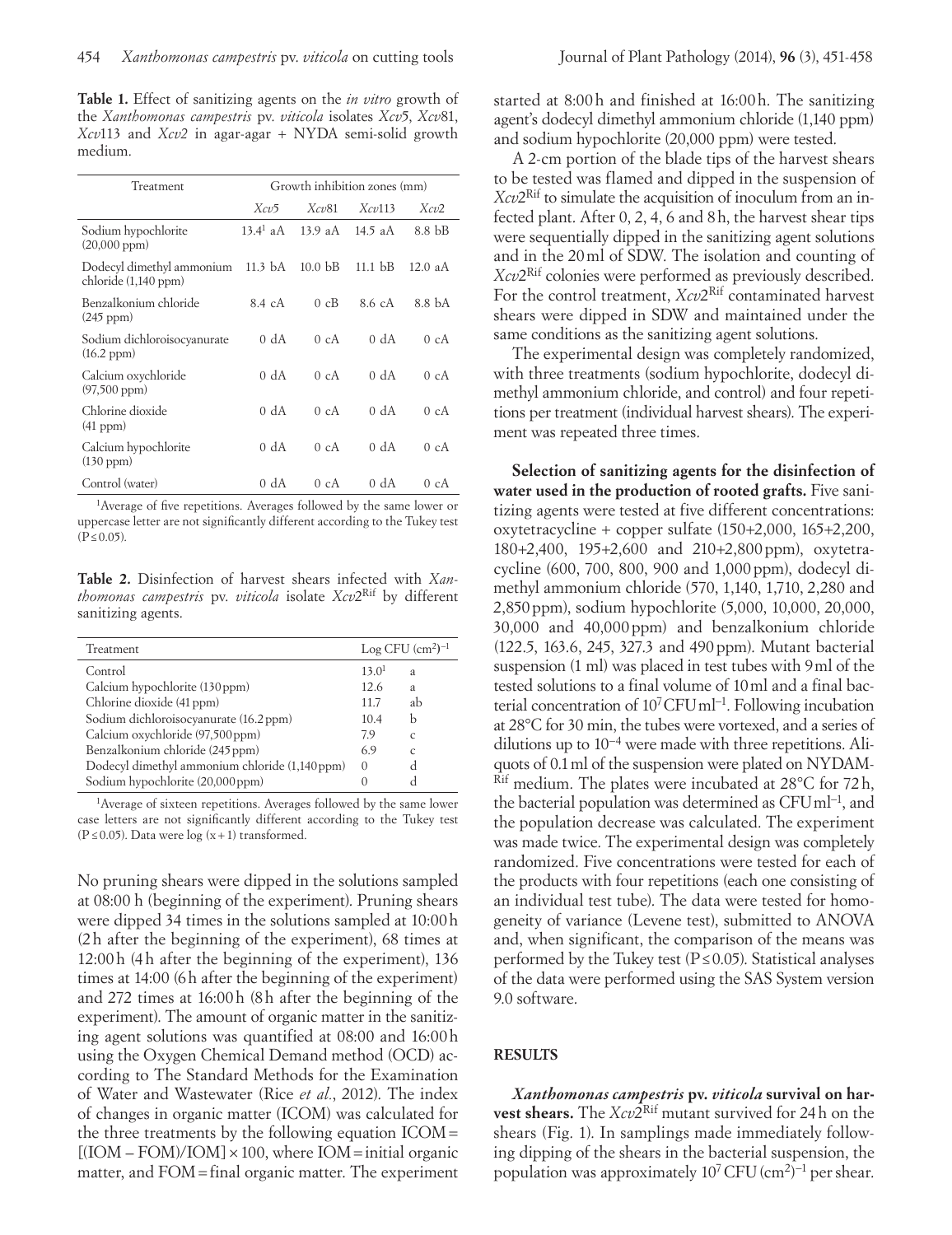After 6 h, the population had decreased to less than half of the initial amount then it stabilized between 12 and 24 h. *Xcv*2Rif was no longer detected after 30 h and remained undetectable until the end of the experiment, at 42 h.

*In vitro* **sensitivity of** *Xanthomonas campestris* **pv.** *viticola* **to sanitizing agents.** The widest inhibition zones of *Xcv* growth were obtained with sodium hypochlorite and dodecyl dimethyl ammonium chloride (Table 1). Benzalkonium chloride came third, except for isolate *Xcv*2. Significant interaction (P≤ 0.01) was observed between *Xcv* isolates and sanitizing agents. Isolate *Xcv*81 was found to be resistant to benzalkonium chloride. All tested isolates proved to be resistant to sodium dichloroisocyanurate, calcium oxychloride, chlorine dioxide and calcium hypochlorite (Table 1).

**Selection of sanitizing agents for the disinfection of harvest shears contaminated with** *Xanthomonas campestris* **pv.** *viticola***.** Of the seven tested sanitizing agents, five significantly reduced the population of *Xcv*2Rif in harvest shears (Table 2). However, only the use of sodium hypochlorite (20,000 ppm) and dodecyl dimethyl ammonium chloride (1,140 ppm) resulted in the total disinfection of the treated shears (Table 2).

**Validation of the efficiency of sanitizing agents used for disinfecting harvest shears.** Although shears dipped in the *Xcv*2Rif suspension were able to inoculate the pathogen when used for cutting up to 42 healthy grapevine leaves in a row, pathogen spreading occurred in average until 24 cuts. Nevertheless, this happened in a discontinuous fashion, i.e., the bacteria were sometimes not found on certain cut but were present in the following one. Treating the shears with a single dip in dodecyl dimethyl ammonium chloride (1,140 ppm) and sodium hypochlorite (20,000 ppm) resulted in successful disinfection and prevented pathogen spreading.

**Persistence of the efficacy of the sanitizing agent solutions for the disinfection of harvest shears contaminated with** *Xanthomonas campestris* **pv.** *viticola***.** Dodecyl dimethyl ammonium chloride (1,140 ppm) and sodium hypochlorite (20,000 ppm) solutions successfully disinfected *Xcv*-contaminated shears from time 0 (no solar exposure and absence of organic matter fragments) until the end of the experiment (eight hours of solar exposure and presence of organic matter fragments) (Fig. 2). The disinfection was confirmed by the absence of bacterial growth in the culture medium, showing that the efficacy of the solutions was maintained for eight hours, regardless of solar exposure, temperature and relative humidity. At time 0, water control and sodium hypochlorite did not show organic matter while dodecyl dimethyl ammonium chloride showed  $257.3\pm21.3$  mg l<sup>-1</sup>. After eight hours, the index



**Fig. 1.** *Xanthomonas campestris* pv. *viticola* survival in grapevine harvest shears following dipping in bacterial suspensions and incubation at 28°C.



**Fig. 2.** Persistence of the efficacy of sanitizing agents sodium hypochlorite (20,000 ppm) and dodecyl dimethyl ammonium chloride (1,140 ppm) in disinfecting harvest shears contaminated with *Xanthomonas campestris* pv. *viticola*, evaluated by the remaining bacterial population on shears after treatment in each sampling time (mean of three experiments).

of change in organic matter in the water control reached 209.0±30.4mg l−1, and in sodium hypochlorite reached 87.7±5.0 mg l−1. In dodecyl dimethyl ammonium chloride, this index decreased from  $257.3\pm21.3$  mg l<sup>-1</sup> (time 0) to 154.2±40.0mg l−1 (time 8).

**Selection of sanitizing agents for the disinfection of water used in the production of rooted grafts.** The *Xcv*2Rif population in the water was significantly reduced  $(P \le 0.05)$  by all the sanitizing agents at all concentrations except for oxytetracycline at 800 ppm (99.8%). However, only dodecyl dimethyl ammonium chloride, sodium hypochlorite, and benzalkonium chloride at all concentrations, oxytetracycline at 900 and 1,000 ppm and oxytetracycline + copper sulfate at 195+2,600 and 210+2,800 ppm achieved complete (100%) *Xcv*2Rif eradication.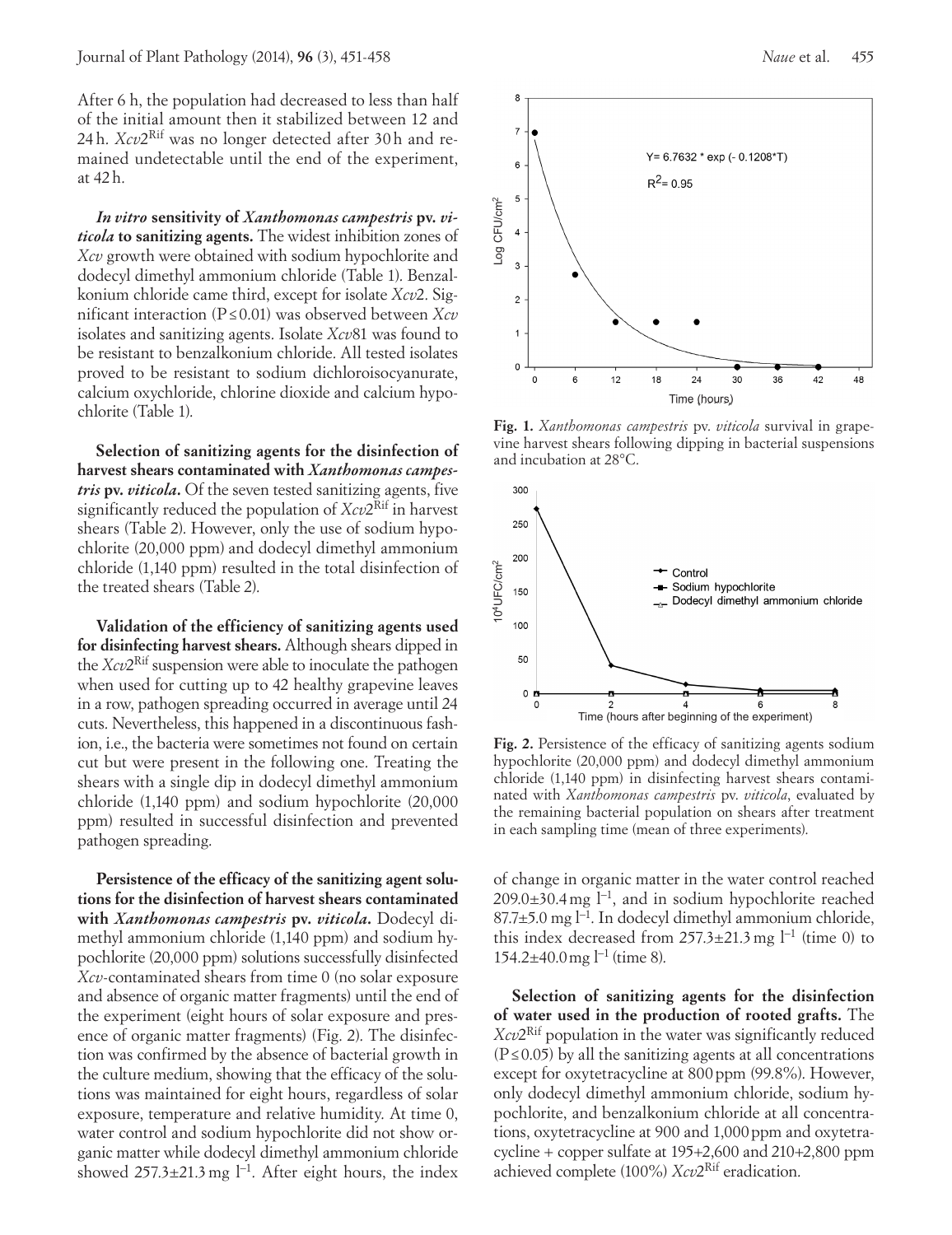### **DISCUSSION**

Phytopathogenic bacteria survive adverse conditions such as radiation, heat stress, desiccation, microbial antagonism, oxygen deficiency and high/low pH, regardless of whether they are associated with a host or not. These bacteria possess several survival mechanisms, including encapsulation, endospore formation, latency, antagonism, biochemical and physiological versatility, sheltering in ecological niches, and alternative hosts (Romeiro, 2005b); the presence of these defense mechanisms depend on the bacteria-habitat-mechanism interaction. *Xcv* can survive in healthy or infected grapevines, in the epiphytic (Araujo, 2001) or endophytic stages, in alternative hosts (Peixoto *et al.*, 2007) and crop debris (Silva *et al*., 2012). However, no studies have been performed examining their survival on inert objects such as cutting tools. In the present study, *Xcv* survived for at least 24h on harvest shears without organic residues (Fig. 1); this short survival period may have been due to the lack of available nutrients on the tested material. Because the blades of the shears selected for this study were made of stainless steel *Xcv* is likely to survive on other cutting tools, (e.g. budding knives and pruning shears) made with the same material. The survival mechanisms of this pathogen in environments with low nutrient levels are unknown. The bacteria possess an extrapolysaccharide layer that protects the cells against desiccation (Romeiro, 2005b) and may aid in nutrition (Sutherland, 1988). The survival of *Xcv* on harvest shears indicates that such tools are important sources of inoculum for grapevine bacterial canker, especially when producers use the same non-disinfected tools in crops of different areas within 24h. This was likely one of the causes of the rapid spreading of the disease in the vineyards of the São Francisco Valley following its introduction in 1998. Tool disinfection is therefore of great importance for the control of this disease.

In the test of the *in vitro* sensitivity of four *Xcv* isolates to seven sanitizing agents, sodium hypochlorite at 20,000ppm and dodecyl dimethyl ammonium chloride at 1,140ppm produced the greatest growth inhibition areas (Table 1) and were the only tested products that successfully disinfected *Xcv*-contaminated shears (Table 2)*.* When a suspension of *Rhizobium radiobacter* (Ophel and Kerr) Young et al. (sin. *Agrobacterium tumefaciens*) was exposed to nine different products at  $100$ ,  $1,000$  and  $10,000$  ppm for 30 min, benzalkonium chloride and cetyltrimethylammonium bromide were the only sanitizing agents that completely eliminated the pathogen population at the three tested concentrations. Furthermore, in another study, 30 sec of exposure to these two sanitizing agents were able to extinguish the pathogen at 70, 100 and 500 ppm (Yakabe *et al*., 2012).

In the present study, *Xcv* was inoculated in grapevine leaf tissue by non-disinfected shears, and the inoculum progressively decreased with successive cuts, likely since it was progressively diluted until disappearance. Similar results were obtained with *Datura stramonium* and walnut trees cv. Paradox when 10 and six sequential cuts were performed, respectively, with scalpels contaminated with *R. radiobacter*; in this study, the bacteria were detected until the eighth and sixth cuts, respectively (Yakabe *et al*., 2012). The disinfection of harvest shears with dodecyl dimethyl ammonium chloride and sodium hypochlorite prevented the spread of *Xcv* in grapevine leaf tissue. The disinfection efficacy of these products has also been observed in tools used in other crops. In *D. stramonium*, the percentage of cuttings with *R. radiobacter* galls was significantly decreased when the blades used for grafting were disinfected with benzalkonium chloride, and no gall formation occurred when a 5,000 ppm concentration was used (Yakabe *et al*., 2012). In melons, the disinfection of pruning shears with 2% sodium hypochlorite usually decreased the spreading of *Didymella bryoniae* by 72.5% (Vida *et al*., 2004).

Based on the results obtained on the maintenance of efficacy of the studied solutions, sodium hypochlorite and dodecyl dimethyl ammonium chloride can be recommended for the disinfection of *Xcv*-contaminated tools, as the efficacy of these products was maintained for eight hours, under conditions similar to the ones found in local vineyards and in the presence of plant fragments (Fig. 2). Indeed, the presence of organic matter is one of the factors that can interfere with the action of chlorinated compounds because it uses part of the disinfecting agent, thus decreasing the initial concentration (Ribeiro *et al*., 2008). The efficacy of sodium hypochlorite (0.02 ppm), benzalkonium chloride (2.5 ppm), cetyltrimethylammonium bromide (2ppm) and n-alkyl dimethyl benzyl ammonium chloride/n-alkyl ethyl benzyl ammonium chloride (0.80ppm) against *R. radiobacter* was reduced in the presence of 0.7, 1.5, 2 and 3 g/ml of total solids. Sodium hypochlorite efficiency was the most affected with a reduction in efficacy of 64% in the presence of the lowest concentration of total solids and of 91% in the presence of the highest concentration of total solids. For the remaining products, the highest concentration of total solids tested resulted in reduced efficacies of 21, 28 and 31%, respectively (Yakabe *et al*., 2012). In this work, even in presence of organic matter in their solutions, the efficacy of sodium hypochlorite and dodecyl dimethyl ammonium chloride was 100%, which means complete eradication of *Xcv* from shears. Solutions of dodecyl dimethyl ammonium chloride showed organic matter in the beginning of the experiment since this is an organic compound. The reduction of organic matter observed in this sanitizing agent was probably due to the removal of the product by the shears during the 8h of consecutive dipping and washing, since the same solution, without dipping the shears, remained with the same amount of organic matter as in the beginning of the experiment.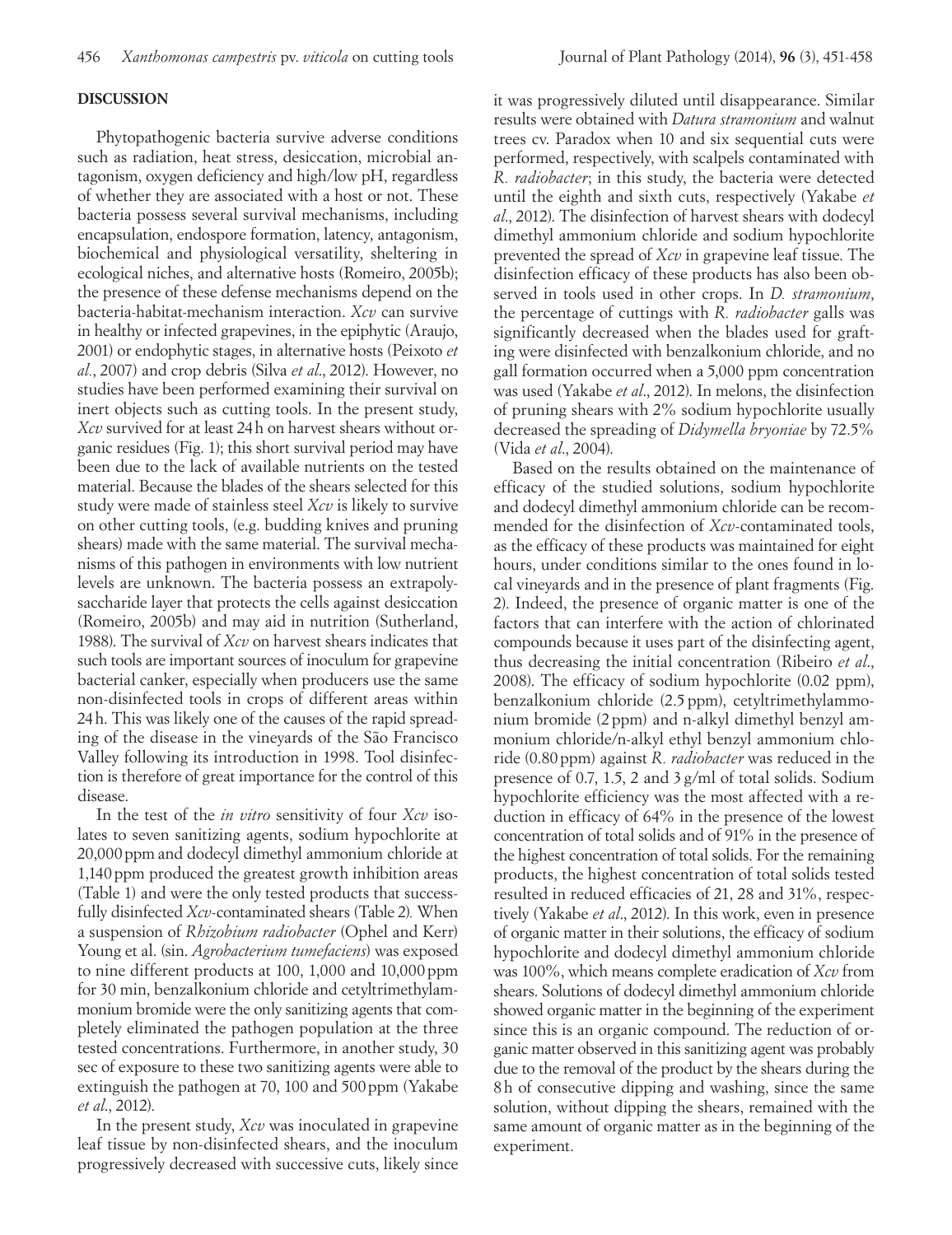The use of fungicides to disinfect irrigation water can result in the development of resistant isolates and has a negative environmental impact. The importance of sanitizing agents as an alternative to fungicides has previously been reported (Cayanan *et al.*, 2009). Of the five sanitizing agents tested for the disinfection of *Xcv*-contaminated water, only dodecyl dimethyl ammonium chloride, sodium hypochlorite, and benzalkonium chloride were 100% effective at all concentrations tested. The concentrations of sanitizing agents used for the disinfection of water may vary with the pathogen genus and species (Hong *et al.*, 2003). *Erwinia carotovora* subsp. *zeae* (sin. *Dickeya zeae*) was successfully eliminated from water with 1 mg l<sup>-1</sup> of active chlorine (Thompson, 1965), but *Erwinia chrysanthemi* (sin. *Dickeya chrysanthemi*) and *E. carotovora* subsp. *carotovora* (sin. *Pectobacterium carotovorum* subsp. *carotovorum*) were less sensitive and survived up to 10 mg l<sup>-1</sup> of active chlorine (Lacy *et al.*, 1981). The ideal concentration for the elimination of *R. radiobacter* in recycled water used on rosebush crops was found to be 4mg l−1 of active chlorine (Poncet *et al*., 2001). Instead, no dosage tested of dodecyl dimethyl ammonium chloride eradicated *Ralstonia solanacearum* from water (Bagnall, 2007).

Benzalkonium chloride, sodium hypochlorite and dodecyl dimethyl ammonium chloride were also found to inhibit the *in vitro* growth of *Xcv* isolates (Table 1), except for benzalkonium chloride, which did not inhibit *Xcv*81; but they were unsuccessful at eliminating the pathogen from thinning shears (Table 2). To eliminate the pathogen, benzalkonium chloride would need an immediate disinfecting action on shears but this was not verified. However, this sanitizing agent was effective in eliminating *Xcv* from infected water (Table 3), most likely because the treatment lasted 30 min. Because sodium hypochlorite, dodecyl dimethyl ammonium chloride and benzalkonium chloride were effective at all tested concentrations, any of these products can be used for the disinfection of *Xcv*contaminated water at the lower tested concentrations of 5,000, 570 and 122.5ppm, respectively. Further investigation is needed to evaluate the effect of organic matter (acquired during the 48h of immersion of the cuttings) on the efficacy of the products. The efficacy of shorter exposure times and other product concentrations in eliminating *Xcv* from water should also be investigated.

The present study has shown that *Xcv* survives for at least 24h on harvest shears, indicating that cutting tools are sources of inoculum and can introduce and spread grapevine bacterial canker. Disinfecting the tools with sodium hypochlorite (20,000 ppm) and dodecyl dimethyl ammonium chloride (1,140 ppm) is therefore recommended. This preventive control measure should be performed during grapevine cutting procedures, between plants and at the end of the working day. The solutions of these sanitizing agents remain effective when maintained under the environmental conditions of the vineyards located at the São Francisco Valley and when solutions contain plant

fragments for at least eight hours. For the disinfection of *Xcv*-contaminated water, dodecyl dimethyl ammonium chloride (570 ppm), sodium hypochlorite (5,000 ppm) and benzalkonium chloride (122.5 ppm) can be used.

### **ACKNOWLEDGEMENTS**

The authors thank FACEPE for the doctorate scholarship and graduate mobility aid awarded to Carine Rosa Naue and CNPq for the scholarship in Research Productivity granted to Elineide B. Souza and Rosa L.R. Mariano, and also for the financial support (CNPq Proc. 472.555/2009-0).

### **REFERENCES**

- Araujo J.S.P., 2001. Perfil epidemiológico e subsídios para o controle de *Xanthomonas campestris* pv. *viticola* (Nayudu) Dye, agente do cancro bacteriano da videira (*Vitis vinifera* L.) no Brasil. PhD Thesis. Universidade Federal Rural do Rio de Janeiro, Rio de Janeiro, Brasil.
- Araujo J.S.P., Olivares F.L., Reis Junior F.B., Robbs C.F., 2002. Movimento sistêmico de *Xanthomonas campestris* pv. *viticola* em videira. *Fitopatologia Brasileira* **27**: 53-54.
- Bagnall R., 2007. Control of *Pythium* wilt and root rot of hydroponically grown lettuce by means of chemical treatment of the nutrient solution. M.Sc. Thesis, University of Pretoria, Pretoria, South Africa.
- Cayanan D.F., Zhang P., Liu W., Dixon M., Zheng Y., 2009. Efficacy of chlorine in controlling five common plant pathogens. *HortScience* **44**: 157-163.
- Freire F.C.O., Oliveira A.D.S., 2001. Ocorrência do cancrobacteriano da videira no Estado do Ceará. Comunicado Técnico **62**. Embrapa Agroindústria Tropical, Fortaleza, CE, Brazil.
- Halfeld-Vieira B.A., Nechet K.L., 2006. Bacterial canker of grapevine in Roraima, Brazil. *Fitopatologia Brasileira* **31**: 6098.
- Hong C.X., Richardson R.A., Kong P., Bush E.A., 2003. Efficacy of chlorine on multiple species of *Phytophthora* in recycled nursery irrigation water. *Plant Disease* **87**: 1183-1189.
- Junqueira N.T.V., Junqueira K.P., Braga M.F., Vaz C.F., Santos E.C., Junqueira L.P., Souza L.S., Lima C.A., 2006. Ocorrência do Cancro Bacteriano da Videira na Região do Entorno do Distrito Federal. *Anais do XIX Congresso Brasileiro de Fruticultura*, *Cabo Frio 2006*: 323.
- Lacy G.H., Lambe R.C., Berg C.M., 1981. Iris soft rot caused by *Erwinia chrysanthemi* associated with overhead irrigation and its control by chlorination. *Proceedings International Plant Propagators Society* **31**: 626-634.
- Lima M.F., 2000. Cancro bacteriano da videira causado por *Xanthomonas campestris* pv. *viticola*: Epidemiologia e Manejo. Circular Técnica **54**. Embrapa semiárido, Petrolina, PE, Brazil.
- Malavolta Jr. V.A., Almeida I.M.G., Sugimori M.H., Ribeiro I.J.A, Rodrigues Neto J., Pires E.J.P., Nogueira E.M.C., 1999.